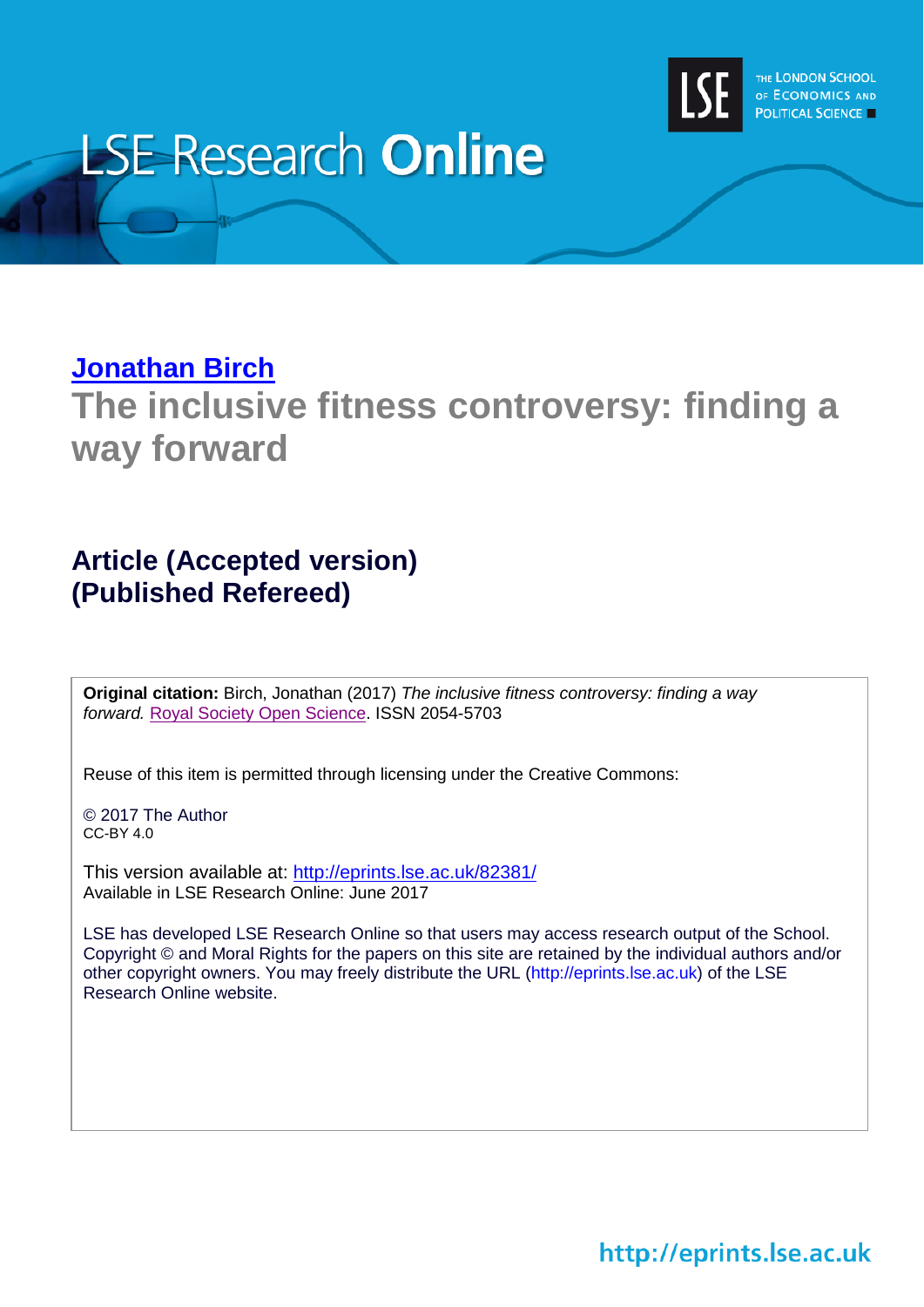## **ROYAL SOCIETY OPEN SCIENCE**

#### **rsos.royalsocietypublishing.org**

## Research



**Cite this article:** Birch J. 2017 The inclusive fitness controversy: finding a way forward. R. Soc. open sci. **4**: 170335. http://dx.doi.org/10.1098/rsos.170335

Received: 10 April 2017 Accepted: 23 June 2017

#### **Subject Category:**

Biology (whole organism)

**Subject Areas:** evolution

#### **Keywords:**

social evolution, inclusive fitness, Hamilton's rule, kin selection, natural selection, adaptation

#### **Author for correspondence:**

Jonathan Birch e-mail: [j.birch2@lse.ac.uk](mailto:j.birch2@lse.ac.uk)

This manuscript is an invited contribution to a special issue on 'Debating Inclusive Fitness'.



## The inclusive fitness controversy: finding a way forward

#### Jonathan Birch

Department of Philosophy, Logic and Scientific Method, London School of Economics and Political Science, Houghton Street, London, WC2A 2AE, UK

JB,[0000-0001-7517-4759](http://orcid.org/0000-0001-7517-4759)

This paper attempts to reconcile critics and defenders of inclusive fitness by constructing a synthesis that does justice to the insights of both. I argue that criticisms of the regressionbased version of Hamilton's rule, although they undermine its use for predictive purposes, do not undermine its use as an organizing framework for social evolution research. I argue that the assumptions underlying the concept of inclusive fitness, conceived as a causal property of an individual organism, are unlikely to be exactly true in real populations, but they are approximately true given a specific type of weak selection that Hamilton took, on independent grounds, to be responsible for the cumulative assembly of complex adaptation. Finally, I reflect on the uses and limitations of 'design thinking' in social evolution research.

## 1. Introduction

The debate about the foundations of inclusive fitness theory that has followed in the wake of Nowak, Tarnita & Wilson's [\[1\]](#page-11-0) critique has been remarkably polarizing. After several rounds of rebuttals and replies, there is still little evidence of any serious reconciliation between the theory's critics [\[2–](#page-11-1)[10\]](#page-11-2) and its defenders [\[11–](#page-11-3)[24\]](#page-11-4). It doesn't have to be this way. I believe that, on the main points of disagreement, it is possible to find a way forward that does justice to the insights of both camps. My aim in this paper is to find that way forward.

## 2. Kin selection, Hamilton's rule and inclusive fitness

The concepts of kin selection, Hamilton's rule and inclusive fitness are often run together. They are, to be sure, closely related, but they should be distinguished [\[21](#page-11-5)[,25\]](#page-11-6). Here is how I will use these concepts in this paper.

2017 The Authors. Published by the Royal Society under the terms of the Creative Commons Attribution License http://creativecommons.org/licenses/by/4.0/, which permits unrestricted use, provided the original author and source are credited.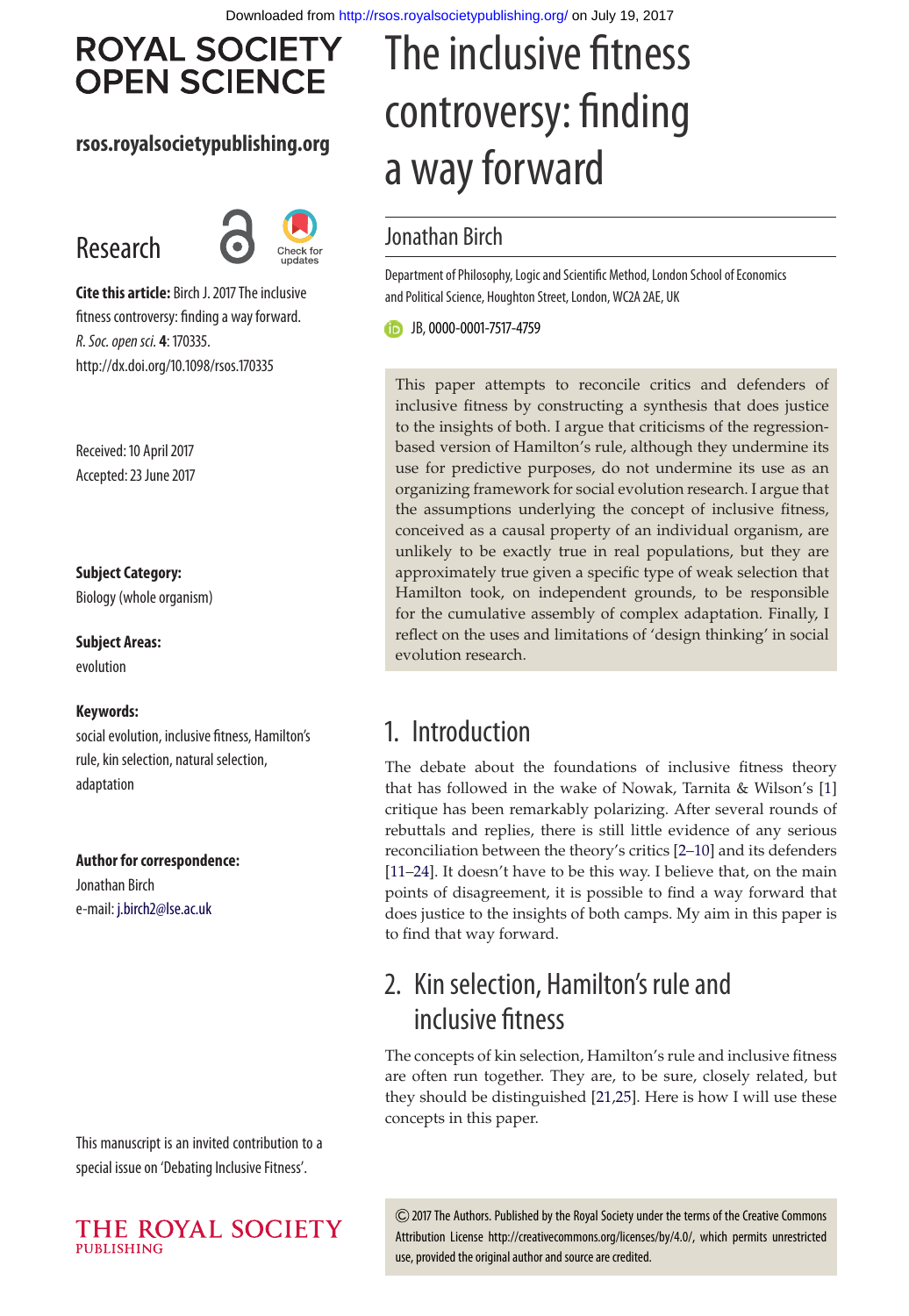#### 2.1. Kin selection

*Kin selection* is a process that occurs in nature: a variety of natural selection in which the direction of evolutionary change is affected by correlated interaction between genetic relatives. It is something that happens out there in the world, independently of the methods social evolution theorists may invent to analyse it, and independently of the controversies theorists may have about these methods [\[17](#page-11-7)[,23](#page-11-8)[,26\]](#page-11-9).

I will not discuss the empirical evidence for kin selection in this paper [\[12,](#page-11-10)[13](#page-11-11)[,20\]](#page-11-12). Ultimately, I do not think the current controversies surrounding inclusive fitness and related ideas are primarily empirical debates about the existence, or otherwise, of kin selection. Both sides accept that kin selection occurs [\[27,](#page-11-13)[28\]](#page-11-14). There are empirical disagreements about the importance of kin selection in explaining particular biological phenomena, such as the evolution of eusociality [\[8](#page-11-15)[,14,](#page-11-16)[22\]](#page-11-17), but I do not see these debates about particular biological phenomena as the core of the controversy. At its core, this is a controversy not about the existence of kin selection, but about the explanatory value of the conceptual and theoretical framework Hamilton [\[29–](#page-11-18)[32\]](#page-11-19) constructed to make sense of it. This framework has two key ingredients: Hamilton's rule and inclusive fitness.

#### 2.2. Hamilton's rule

*Hamilton's rule* is a mathematical condition for positive change in the frequency of a trait in a population undergoing natural selection, expressed in terms of three population statistics defined with reference to that trait: relatedness (*r*), benefit (*b*) and cost (*c*). The rule states that a trait will undergo positive change due to natural selection if and only if  $rb - c > 0$  [\[29\]](#page-11-18).

In its most general, regression-based form [\[17,](#page-11-7)[33\]](#page-11-20), the rule is a highly abstract result that applies not only to cases of kin selection in the above sense but to all cases of natural selection, including those cases in which *r* = 0 and those cases in which *r* > 0 due to causes, such as 'greenbeard' mechanisms [\[34](#page-12-0)[,35\]](#page-12-1), that do not rely on correlated interaction between biological kin in the ordinary sense of the word. Because of its highly abstract nature, there is room for legitimate debate as to what, if anything, Hamilton's rule explains about social evolution, and I will consider this question in §3.

#### 2.3. Inclusive fitness

*Inclusive fitness*, as Hamilton [\[30\]](#page-11-21) conceived it, is a property of an individual organism, defined as a weighted sum of the effects on reproductive success it causes by means of its behaviour. The weights are coefficients of relatedness. The term has sometimes taken on other meanings, and other authors prefer to use the term 'inclusive fitness' to refer to a property of a trait, strategy or lineage [\[36](#page-12-2)[–38\]](#page-12-3). But for Hamilton, it was a property of an individual organism (see §4).

It is, at first sight, a strange quantity (see §4). Yet, Hamilton regarded it as the best way of thinking about the fitness of an organism in the context of social evolution, and his successors in what we might call the Hamiltonian tradition in social evolution theory, such as Grafen, Gardner and West, tend to agree [\[39](#page-12-4)[–41\]](#page-12-5). They claim inclusive fitness is uniquely able to capture the *design objective* of social adaptation the goal towards which all social adaptation is directed. I consider this claim in §§4 and 5.

### 3. The status of Hamilton's rule

#### 3.1. What the critics get right

There are various formulations of Hamilton's rule, and the different versions attach different meanings to the cost, benefit and relatedness coefficients [\[23](#page-11-8)[,42,](#page-12-6)[43\]](#page-12-7). The current controversy has predominantly centred on the generalized, regression-based version first formulated by Queller [\[33\]](#page-11-20), in which relatedness is a regression coefficient capturing the statistical association between the genotypes of social partners, and cost and benefit are partial regression coefficients in a regression model of reproductive success. I have elsewhere called this version HRG (G for both *general* and *genic*) [\[42\]](#page-12-6).

Critics of HRG point out, correctly, that the rule in this generalized, regression-based form is general because it is tautology-like [\[2](#page-11-1)[,7\]](#page-11-22). The rule says, roughly speaking, that the evolutionary change under one, coarse-grained description is positive if and only if the evolutionary change under another, finergrained description is also positive. The coarse-grained description is simply the overall change in the frequency of a gene, or in the mean value of a polygenic character. The finer-grained description uses a regression model to partition the overall change into an *rb* component that captures indirect fitness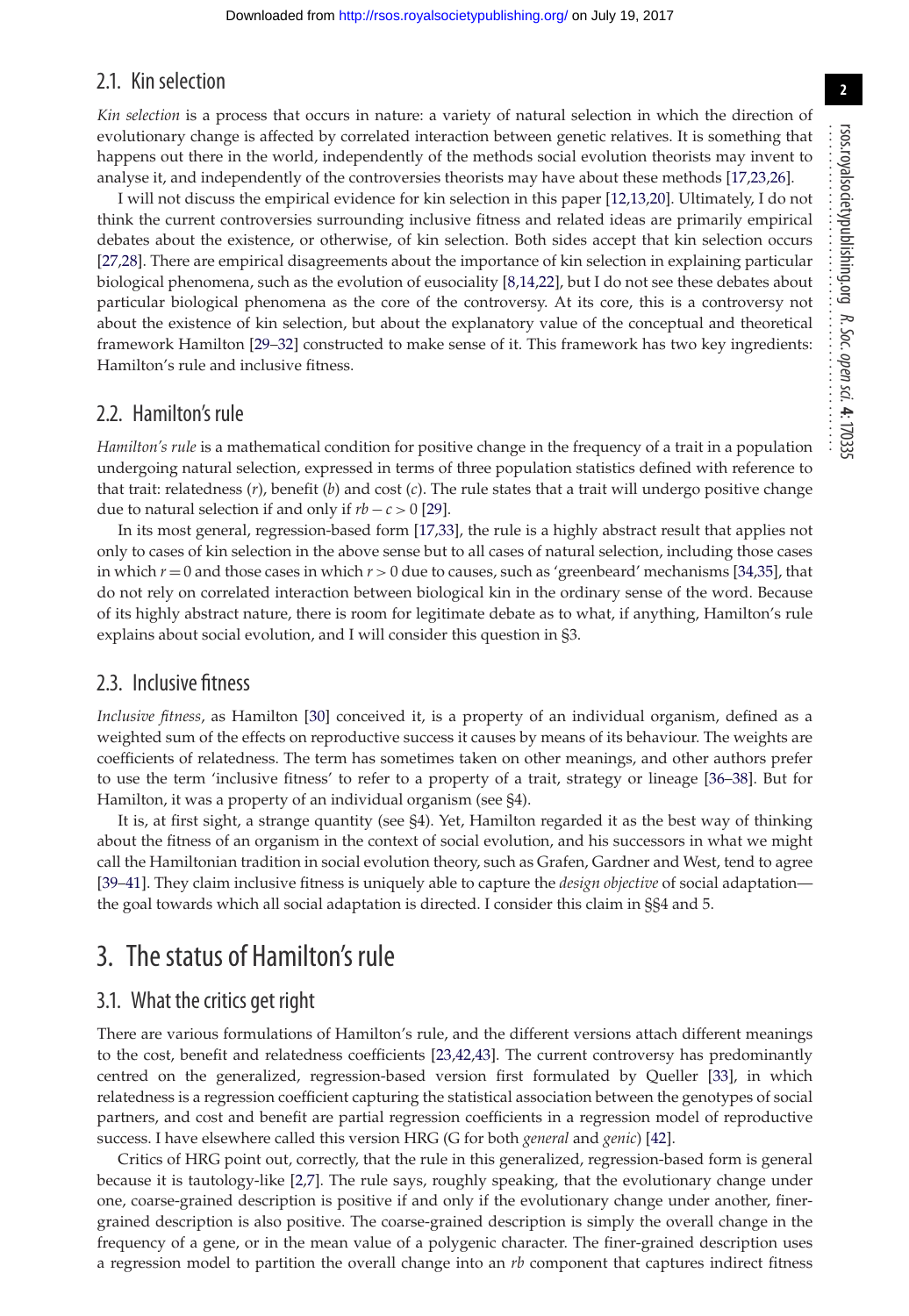**3**

effects and a−*c* component that captures direct fitness effects. The rule simply notes an equivalence between two different ways of describing change, without making any detailed assumptions about the causes of change.

By way of analogy, it is akin to saying that a candidate wins a US presidential election if and only if that candidate wins more than 269 votes in the electoral college: the result, described in general terms, is equivalent to the result described at a finer grain of analysis [\[4\]](#page-11-23). This is why (although a few assumptions are required) Hamilton's rule can be said to be 'as general as the genetical theory of natural selection itself' [\[11\]](#page-11-3).

As a consequence, HRG is not much use for prediction, as Allen *et al.* [\[7\]](#page-11-22) correctly note. If one has the information necessary to calculate the relatedness, cost and benefit coefficients in HRG exactly (i.e. complete information about the genotypic values, fitness values and social interactions in the target population), then one also has the information necessary to calculate the exact response to selection directly. Prediction does not come into it. The change under one, finer-grained description cannot be said to predict the change under another, coarser-grained description, any more than a state-by-state breakdown of an election result can be said to predict the overall result.

Alternative versions of Hamilton's rule invoke stronger assumptions, and these versions, not HRG, should be used for predictive purposes. In particular, an approximate, 'marginal' version that replaces the partial regression coefficients with partial derivatives of a fitness function can be used to derive predictions about evolutionary stable strategies [\[44–](#page-12-8)[46\]](#page-12-9).

Allen *et al.* [\[7\]](#page-11-22) are also justified in their assertion that HRG does not, by itself, provide causal explanations of evolutionary change. Regression coefficients capture statistical associations, and statistical association is not causation [\[47](#page-12-10)[–50\]](#page-12-11). To explain change causally, it is not enough to know the values of the population statistics *r*, *b* and *c*. These population statistics *mathematically imply* changes in gene frequency (just as the state-by-state breakdown mathematically implies the national result), but they do not *cause* those changes (any more than the state-by-state breakdown causes the national result). For a causal explanation, one also needs to know the evolutionary dynamics causally responsible for the values of *r*, *b* and *c*, including, where applicable, the population structure and the payoff structure of social interaction.

For example, positive relatedness  $(r > 0)$  in a population may be explained by underlying assortative processes as diverse as kin discrimination, limited dispersal, shared habitat preference, recognition of greenbeard-like phenotypic markers, or even, in microbes, gene mobility, and the way in which positive relatedness is generated can make a difference to the evolutionary stability of a social trait [\[32](#page-11-19)[,35,](#page-12-1)[41](#page-12-5)[,51–](#page-12-12)[54\]](#page-12-13). In any particular scenario in which relatedness is found to be positive, a satisfactory causal explanation of change should thus cite the causes of positive relatedness; if the aim is to elucidate the causal processes driving change, it is not enough to state merely that relatedness is positive without saying why. The same can be said of cost and benefit.

#### 3.2. What the defenders get right

In spite of all this, I maintain that HRG is a useful and important result. This is because it provides an *organizing framework* that helps us structure our thinking about the causes of social evolution [\[55\]](#page-12-14). An organizing framework is not in competition with detailed models of particular ecological scenarios. It is intended to provide us with a helpful way of interpreting, classifying and comparing such models.

The idea is that, by partitioning change into two biologically meaningful components (*rb* and –*c*), HRG provides an organizing framework that is distinctively valuable for social evolution research. What it does, in essence, is provide a scheme for categorizing causal explanations of evolutionary change. Any causal explanation of change in a particular trait, whether it takes the form of a detailed mathematical model or an informal verbal account, will have implied or explicit commitments regarding the costs and benefits of the trait and the relatedness between social partners. HRG provides a way of categorizing explanations by these commitments; for it shows that all causal explanations of positive change, in any character and in any population, must fall into one of four broad categories, depending on the signs of *rb* and *c*. These categories can be visualized in terms of a space of explanations [\(figure 1\)](#page-4-0).

First, there are *indirect fitness explanations*, for which *rb* > 0 and *c* ≥ 0. These explanations cite a cause of relatedness to explain why the direct fitness costs associated with a trait (i.e. costs to the actor) are offset by indirect fitness benefits (i.e. benefits to related recipients). Second, there are *direct fitness explanations*, for which  $c < 0$  and  $rb \le 0$ . These explanations show how, over the lifetime of the actor, the trait yields direct fitness benefits, so that no indirect benefits are required. Third, there are *hybrid explanations* that appeal to both direct and indirect fitness effects as drivers of positive change, and for which  $rb > 0$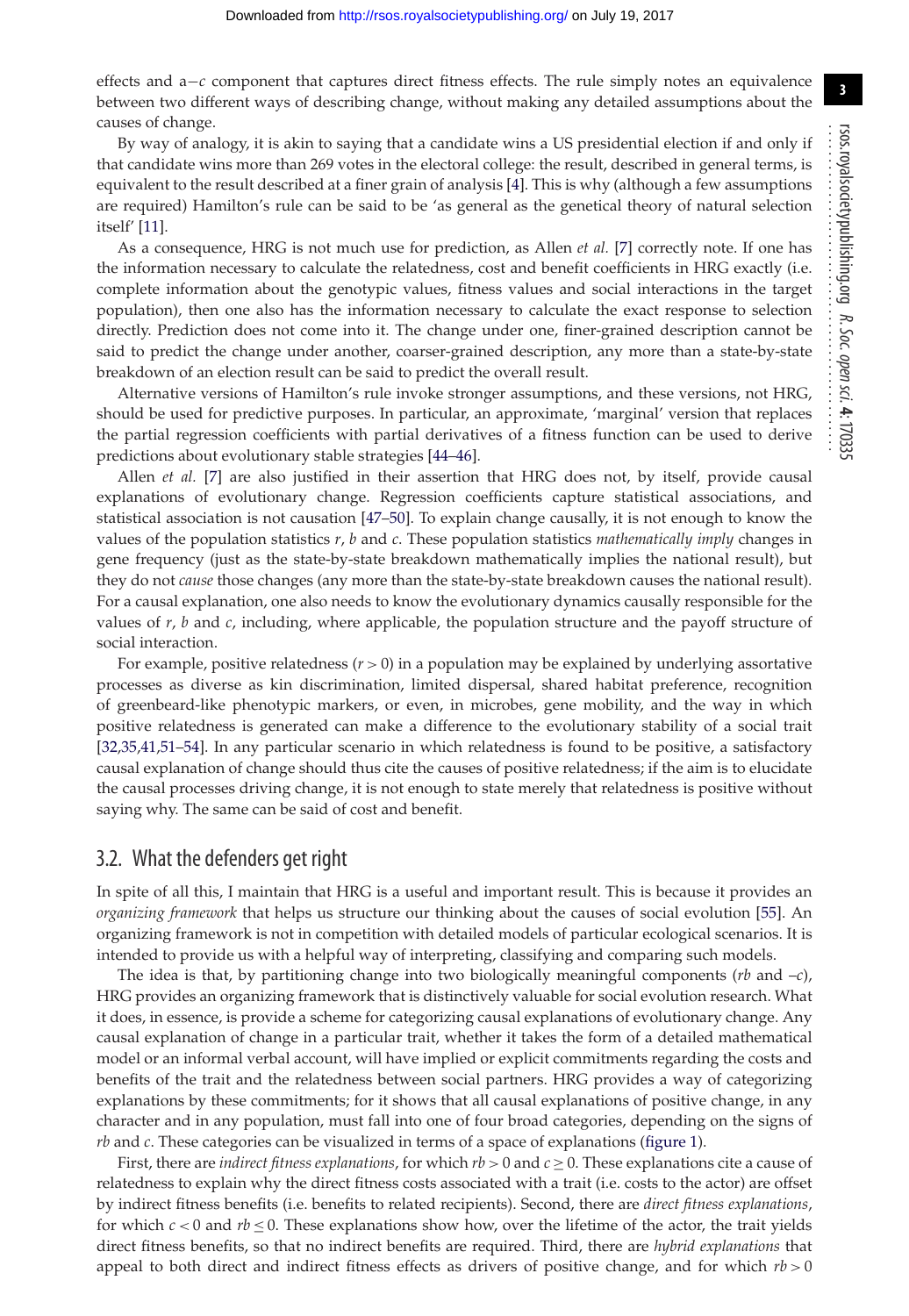<span id="page-4-0"></span>

**Figure 1.** Partitioning the space of explanations. HRG allows us to distinguish four broad classes of explanation of positive evolutionary change in a social trait, defined by their commitments regarding the values of rb and c. All explanations of positive change lie somewhere in this space. The corresponding space for negative change is an inversion of this space (with  $0$  as the centre of inversion). (Reprinted from Birch [\[55\]](#page-12-14) (Copyright © 2017, the author).)

and *c* < 0. Fourth, there are partially or wholly *non-selective explanations* that appeal to a process other than fitness differences between organisms. Such processes may include drift, migration, mutation, environmental change or forms of within-organism selection such as gametic selection or meiotic drive (formally, these are processes captured in the 'transmission bias' term in the Price equation and in Frank's 'exact-total' version of Hamilton's rule; [\[45](#page-12-15)[,56](#page-12-16)[,57\]](#page-12-17)). HRG tells us that, if  $rb \leq c$ , any adequate explanation of positive change must appeal to at least one such process.

The insight embodied by HRG is that every adequate causal explanation of positive change can be placed somewhere in this space. It also shows how the space of possible explanations is constrained by adding information about cost, benefit and relatedness. For example, if a trait is known to be costly in the technical sense that it detracts from the lifetime reproductive success of the actor (implying positive *c*), HRG tells us that an adequate causal explanation of positive change in that trait must appeal either to indirect fitness effects or else to non-selective processes, because direct fitness effects alone are not sufficient. These are insights that are obvious once one understands HRG, but far from obvious otherwise.

We can use this organizing framework as the basis for a more detailed taxonomy of explanations of change [\[48\]](#page-12-18). For example, indirect fitness explanations can be classified at a finer grain by the causes of relatedness they cite (e.g. kin discrimination or limited dispersal). Direct fitness explanations can be classified at a finer grain by the nature of the causal pathway that positively links the behaviour to the lifetime reproductive success of the actor, which may involve immediate returns, or may be mediated by reciprocity, punishment or reward. In this way, HRG structures the way social evolution theorists think about the causes of social evolution, shaping research programmes and allowing for overarching syntheses of diverse results [\[19,](#page-11-24)[57](#page-12-17)[–60\]](#page-12-19).

Importantly, this organizing role of HRG is not undermined by the examples Allen *et al*. construct to challenge its predictive and causal-explanatory utility [\[7\]](#page-11-22). For instance, Allen *et al*. describe a scenario in which a 'hanger-on' trait causes its bearers to seek out and interact with individuals of high fitness. This leads to an association between an organism's fitness and the behaviour of its social partner, implying positive *b*, yet the hanger-on trait makes no causal contribution to fitness. Such examples show that one should be wary of interpreting *b* and *c* as measures of direct causal influence. However, they are not (and are not intended to be) counter-examples to HRG, and they do not show that HRG misclassifies explanations of change. The scenario Allen *et al.* describe is one in which  $rb = c$ , so the categorization scheme in [figure 1](#page-4-0) implies, correctly, that any positive change in the hanger-on trait must be explained by a non-selective process.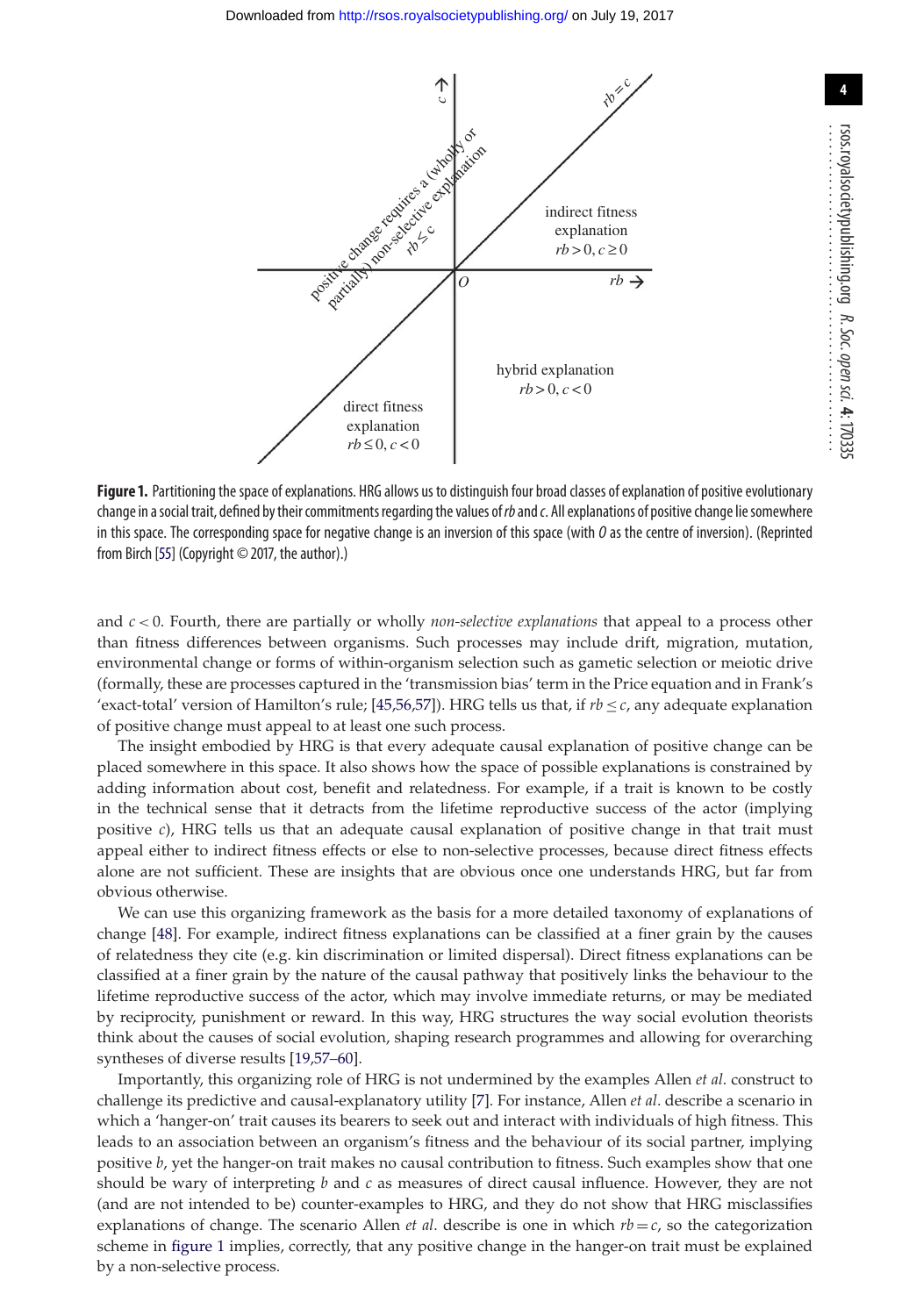The best way to challenge the use of HRG as an organizing framework is not to construct counterexamples (because all sides agree that it is a correct mathematical result), but to argue that a different partition of change provides a more useful or biologically insightful categorization scheme [\[55\]](#page-12-14). Here, the defender of HRG should concede that it is certainly not the only possible organizing framework for social evolution research. The Price equation (from which HRG is derived) can be regarded as providing an organizing framework at an even coarser grain of analysis: it simply partitions change into a component due to natural selection and a component due to transmission bias, without partitioning the change due to natural selection into any further components [\[61–](#page-12-20)[63\]](#page-12-21). HRG, by partitioning the change due to selection at a finer grain of analysis than the Price equation, is particularly useful for organizing explanations of social evolution. One notable rival to HRG in this respect is the framework of multilevel selection theory [\[32,](#page-11-19)[56,](#page-12-16)[64,](#page-12-22)[65\]](#page-12-23). This too can be seen as a framework that organizes our thinking about the causes of social evolution by partitioning the space of explanations. This is not the place for a detailed comparison of the two frameworks (see [\[43](#page-12-7)[,55\]](#page-12-14)), but one important limitation of the multilevel framework, at least in the version developed by Price, is worth emphasizing: it only applies in populations that have a certain kind of structure, whereby the population is subdivided into objective, discrete and social groups. A distinctive advantage of HRG is that it still holds regardless of the population structure.

#### 3.3. The way forward

HRG has been criticized for being an 'empty statement' or tautology, for failing to yield predictions of change, and for failing to yield causal explanations of change. There is some justification for all of these charges, but they do not undermine the use of HRG as an organizing framework: a framework for interpreting, comparing and classifying more detailed evolutionary models.

It is a virtue of an organizing framework that it operates at a high level of abstraction, invoking few assumptions: this makes it compatible with a wide range of underlying models, while also allowing us to make biologically meaningful comparisons between those models. For example, it allows us to see that, for all their underlying differences, models of the evolution of costly social behaviour by natural selection must invoke a cause of relatedness, such as kin discrimination, limited dispersal, shared habitat preference, greenbeard effects or gene mobility.

There is room for a productive debate regarding the value of HRG in comparison to other possible organizing frameworks, such as multilevel selection theory. Progress on this issue can be made by identifying the properties we value in an organizing framework (such as its compatibility with different possible population structures), and by evaluating the extent to which different frameworks possess these properties.

## 4. The status of inclusive fitness

Hamilton's rule is a statistical, population-level result. Inclusive fitness, by contrast, is an explicitly *causal* property of an *individual organism*. Here is how Hamilton defined inclusive fitness:

Inclusive fitness may be imagined as the personal fitness which an individual actually expresses in its production of adult offspring as it becomes after it has been stripped and augmented in a certain way. It is stripped of all components which can be considered as due to the individual's social environment, leaving the fitness he would express if not exposed to any of the harms or benefits of that environment. This quantity is then augmented by certain fractions of the quantities of harm and benefit which the individual himself causes to the fitness of his neighbours. The fractions in question are simply the coefficients of relationship. [\[30,](#page-11-21) p. 8]

As noted above, there are other theorists who think about inclusive fitness differently: Queller, for example, has argued that we should think of inclusive fitness as a property of a trait or strategy rather than an individual [\[36\]](#page-12-2), and Akçay & van Cleve argue that we should think of it as a property of a lineage [\[37\]](#page-12-24). But we can see clearly that, for Hamilton himself, inclusive fitness was, first and foremost, a property of an individual. We can, of course, talk of the mean inclusive fitness of a population, or of the bearers of a particular trait. But these averages are derivative notions: the fundamental notion is a property of an individual. It also could not be clearer that inclusive fitness, as Hamilton conceived it, is inherently causal: it is a weighted sum of the effects on reproductive success for which the focal organism is *causally responsible* [\(figure 2\)](#page-6-0).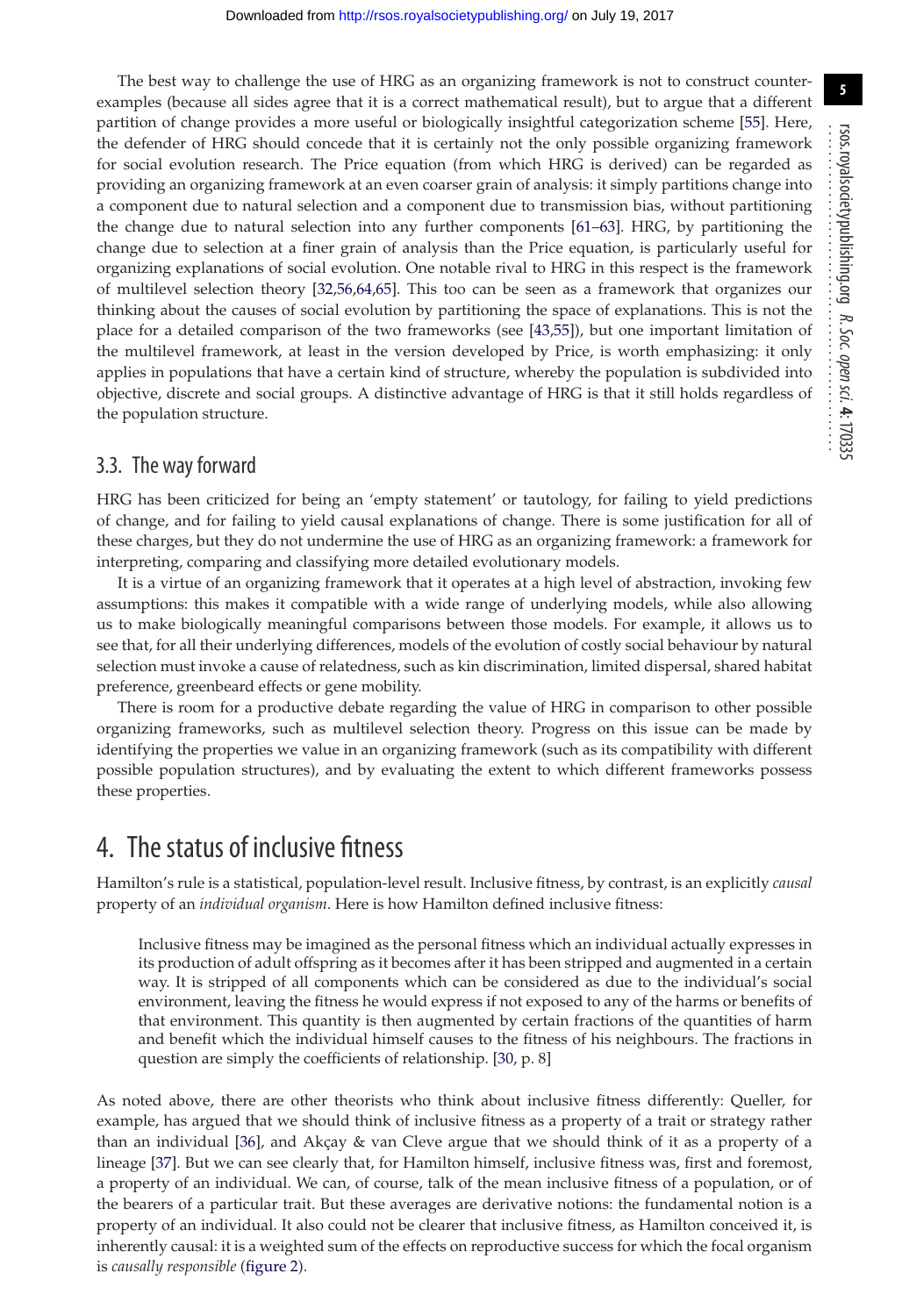<span id="page-6-0"></span>

**Figure 2.** Inclusive fitness. An individual organism's inclusive fitness is a weighted sum of the effects of its behaviour on reproductive success. In this illustration, organism 1's behaviour affects the reproductive success of itself and of organisms 2, 3 and 4 (as shown by the arrows; the shaded regions represent components of reproductive success caused by the behaviour of organism 1). Organism 1's inclusive fitness consists of a baseline non-social component, plus the effect on its own reproductive success caused by its own behaviour, plus its effects on organisms 2, 3 and 4, weighted in each case by the relevant coefficient of relatedness. In a population without class structure, the coefficient of relatedness will be the same for every social partner and will correspond to the  $r$  coefficient in HRG (for discussion of cases in which class structure is present, see [\[39,](#page-12-4)[45,](#page-12-15)[46\]](#page-12-9)). (Reprinted from Birch [\[55\]](#page-12-14) (Copyright © 2017, the author).)

#### 4.1. What the critics get right

Critics of inclusive fitness argue that it is committed, at a conceptual level, to the validity of an *additive causal model* of fitness [\[1](#page-11-0)[,7\]](#page-11-22). They are right about this. The procedure Hamilton describes in the above paragraph involves crediting components of reproductive output to the actors whose social behaviour was causally responsible for them, rather than crediting them to the organisms that actually produced the offspring. For example, the larvae produced by a queen in a social insect colony should be credited not to the queen but to the workers who rear them. If this procedure is to avoid problems of doublecounting, it must be that the reproductive success of an organism can be written as a *sum* of components, each of which is attributable to the social behaviour of a single social actor. Let us call this assumption *fitness additivity*. Moreover, it must be that the value of each component depends only on the genotype of the actor, and not on the genotype of the recipient, an assumption known as *actor's control* [\[39\]](#page-12-4).

The assumptions of fitness additivity and actor's control are essential for inclusive fitness, conceived as a property of an individual organism, to make sense. Grafen, for example, writes that 'the question of how to define inclusive fitness in the absence of additivity has not been settled, and so fundamental theory on the non-additive case can hardly yet begin' [\[39,](#page-12-4) p. 544]. Thus, the reliance of inclusive fitness, as Hamilton conceived it, on fitness additivity and actor's control is something even its most committed defenders should acknowledge. Note here that, by contrast, the population-level result HRG has been applied to cases of non-additive payoffs. Regardless of the causal structure of social interaction, one can always use a regression model to partition change at the population level into an *rb* component and a −*c* component [\[17](#page-11-7)[,33](#page-11-20)[,42,](#page-12-6)[43,](#page-12-7)[59\]](#page-12-25). This, however, is not the same as defining inclusive fitness *qua* property of an individual organism in the non-additive case. Grafen rightly identifies this as a genuine problem.

The critics proceed to argue that there are many biologically plausible ways in which violations of these assumptions can arise. They are right about this too, although the point is not new: authors in the social evolution literature have made it repeatedly [\[66](#page-12-26)[–69\]](#page-12-27). Consider, for example, a genotype that disposes its bearer to produce an alarm call. In so doing, it reveals the organism's location to nearby predators, adversely affecting its ability to benefit from the alarm calls of others. In this scenario, the benefit of receiving an alarm call for a recipient does not just depend on the genotype of the actor. It also depends on a fact about the recipient (i.e. whether or not the recipient has also produced an alarm call) that is sensitive to its genotype. Actor's control is violated.

**6**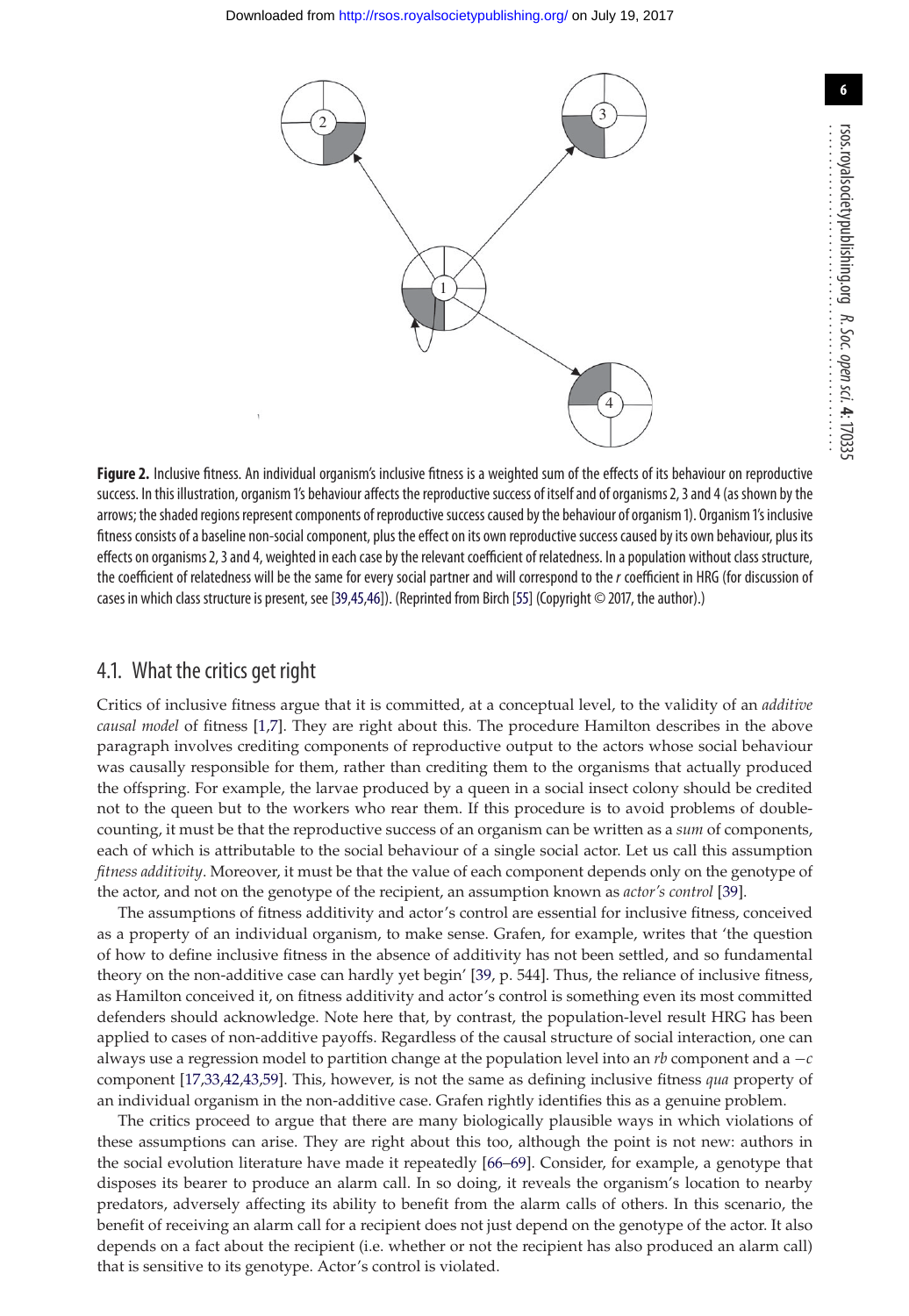Defenders of inclusive fitness should accept this too. Fitness additivity and actor's control are strong assumptions, and they are unlikely to be exactly true in real populations. In fact, Grafen does acknowledge this, writing, for example, that 'the assumption of additivity is made throughout this paper, but is not in general a realistic assumption. In many applications, non-additivity is an important part of the problem' [\[39,](#page-12-4) p. 543]. The critics may reply, with some justification, that this point is absent from some of the more forthright defences of inclusive fitness [\[11\]](#page-11-3).

#### 4.2. What the defenders get right

Critics of inclusive fitness are likely to feel that the discussion should end here: because inclusive fitness makes strong assumptions that are often violated in real populations, we should stop using it as a fitness concept. For example, Allen & Nowak [\[9\]](#page-11-25) conclude from the unrealistic nature of the additivity assumption that 'there is no inclusive fitness at the level of the individual'. Yet, despite all of the above, I think a good case can be made for the theoretical value of inclusive fitness, conceived as a property of an individual.

#### 4.2.1. Weak selection and Fisher's microscope

Defenders of inclusive fitness have often noted that its assumptions can be justified as *approximations* if we assume a specific form of weak selection, usually known as  $\delta$ -weak selection [\[39](#page-12-4)[,70–](#page-12-28)[72\]](#page-12-29). To assume  $\delta$ -weak selection is to assume that the character of interest is a quantitative character, and that the alternatives competing in the population are a wild-type and a mutant that differs only very slightly from the wild-type. For example, a δ-weak selection model of an alarm call scenario might pit a wildtype strategy in which an organism makes an alarm call with probability *q* against a mutant strategy in which an organism makes an alarm call with probability  $q + \delta$ , where  $\delta$  is a very small increment such that  $\delta^2 \approx 0$  [\[72\]](#page-12-29).

With this assumption in place, we can reinterpret inclusive fitness in terms of *marginal* (or *differential*) causal effects, attributable to small deviations from the wild-type, rather than *total* causal effects. In other words, instead of defining an actor's inclusive fitness as a baseline component plus a weighted sum of the total effects of its behaviour on reproductive success, we instead define an actor's inclusive fitness as a baseline component plus a weighted sum of the *differential* effects of its behaviour on reproductive success *relative* to a default scenario in which the actor expresses the wild-type behaviour. All effects common to the mutant and wild-type are thus folded into the baseline component of fitness. On this marginal interpretation, fitness additivity and actor's control can be reinterpreted as assumptions about marginal effects: what is assumed is that the marginal effects of the mutant phenotype, relative to the wild-type, are additive and actor controlled.

The upshot is that the assumptions that initially seemed too strong are now reasonable as approximations. To see the intuitive rationale for this, consider again the alarm call example. The problem here was that making an alarm call reduces the benefit an organism receives from an alarm call expressed in others, leading to a violation of actor's control. But now consider the marginal effect of making an alarm call with probability  $q + \delta$  rather than probability q. This will have a first-order effect (proportional to δ) on one's own reproductive success and on the reproductive success of nearby recipients. It will also have a second-order effect (proportional to  $\delta^2$ ) on the benefit one receives from a very small increase in the probability with which another nearby individual makes an alarm call. However, this second-order effect, which is the source of the trouble for the actor's control assumption, is precisely the kind of effect that the assumption of  $δ$ -weak selection entitles us to regard as approximately 0, because it relies on the product of two tiny phenotypic differences.

To the critics, the appeal to δ-weak selection here will seem *ad hoc*: to justify two questionable assumptions, we invoke another assumption that seems no less questionable [\[1,](#page-11-0)[7\]](#page-11-22). Why think that selection is usually δ-weak? Why think it is ever δ-weak? However, I do not see this as an *ad hoc* assumption. It is fairer, I think, to see it as an assumption grounded in some important background commitments of inclusive fitness theory—commitments that can be traced back to Hamilton, but which critics of inclusive fitness do not necessarily share.

At the heart of the Hamiltonian tradition is a version of adaptationism that takes complex adaptation, or 'organism design', to be the explanatory target of social evolution research [\[40,](#page-12-30)[73\]](#page-12-31). This is combined with an empirical commitment to a gradualist picture of how complex adaptation arises. Fisher, a major influence on Hamilton, took complex adaptation to result from the gradual accumulation of mutations with tiny phenotypic effects (Darwin was also a gradualist, but the picture of adaptation arising through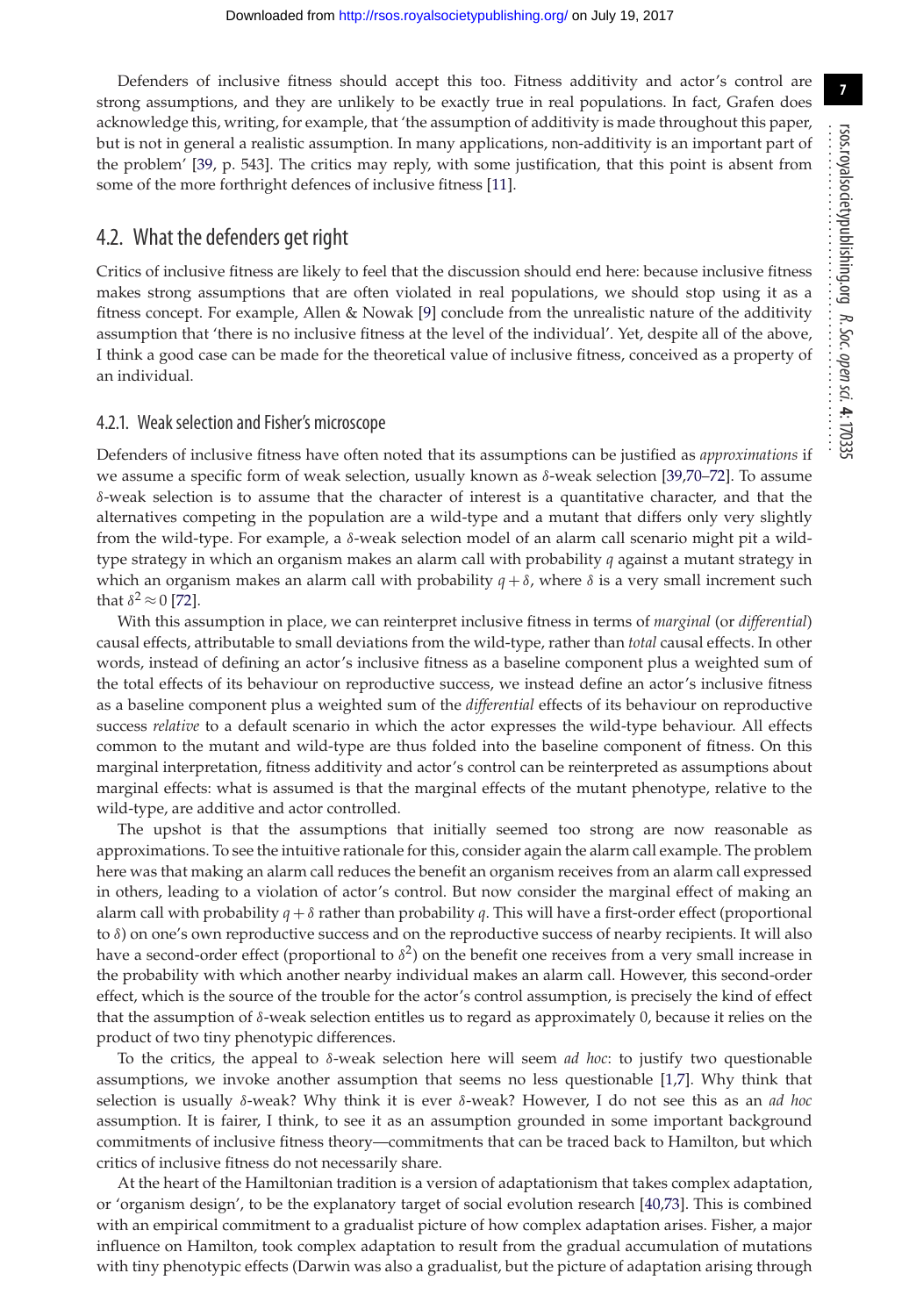the accumulation of small-effect mutations is properly credited to Fisher) [\[74\]](#page-12-32). Fisher posited smalleffect mutations on the grounds that large-effect mutations are much less likely to cause adaptive improvements. In support of this, he offered two iconic arguments: one involving an informal analogy with a microscope and the other involving a more formal geometric model.

To paraphrase (and simplify) the informal argument, suppose you are attempting to focus a microscope by turning an adjustment knob. Knowing nothing of microscopes, you have no idea which way to turn the knob, so you turn it in a random direction. If the adjustment is very small, there is a 50% chance it will improve the focus, because any very small adjustment in the right direction will help. But the larger the adjustment gets, the lower the probability it will be an improvement, because it becomes ever more likely that an adjustment, even if it happens to be in the right direction, will overshoot the target.

Using a geometric model in which a population is displaced from the optimum in phenotypic space and must find its way back to the optimum through random gene substitutions, Fisher showed that the probability of an improvement, which falls off with the size of the adjustment even in the onedimensional case, falls off more rapidly in the case of an adjustment in two dimensions and falls off very rapidly indeed when we are adjusting at random in many dimensions, as in the case of a mutation that affects many aspects of the phenotype. The chance of improvement is greatest, at 50%, for a mutation that affects the phenotype by an infinitesimal amount.

Fisher's argument has not been without its critics. Kimura argued that, in finite populations, mutants with larger effects on the phenotype have a greater chance of going to fixation, because mutants with small effects are prone to drifting out of existence [\[75\]](#page-12-33). Orr showed that both Fisher and Kimura could be partially vindicated in relation to different stages of the process of cumulative adaptation: the typical effect size of a mutation fixed at an early stage in the process, when the phenotype is far from the optimum, is much larger than Fisher thought; but, as the phenotype gets closer to optimality, Fisher's concern about overshooting becomes increasingly salient and the typical effect size of a fixed mutation becomes progressively smaller [\[76\]](#page-12-34).

Although Fisher's argument remains a source of debate [\[77,](#page-12-35)[78\]](#page-12-36), what matters for our purposes is that a commitment to Fisherian gradualism is at the heart of Hamilton's theory of social evolution. Consider, for example, the following *credo* from Hamilton's collected papers:

I was and still am a Darwinian gradualist for most of the issues of evolutionary change. Most change comes, I believe, through selected alleles that make small modifications to existing structure and behaviour. If one could understand just this case in social situations, who cared much what might happen in the rare cases where the gene changes were great and happened not to be disastrous? Whether under social or classical selection, defeat and disappearance would, as always, be the usual outcome of genes that cause large changes. I think that a lot of the objection to so-called 'reductionism' and 'bean-bag reasoning' directed at Neodarwinist theory comes from people who, whether through inscrutable private agendas or ignorance, are not gradualists, being instead inhabitants of some imagined world of super-fast progress. Big changes, strong interlocus interactions, hopeful monsters, mutations so abundant and so hopeful that several may be under selection at one time—these have to be the stuff of their dreams if their criticisms are to make sense. [\[79,](#page-12-37) pp. 27–28]

Thus, a focus on  $\delta$ -weak selection is grounded in the core commitments of Hamilton's programme. The subset of selection processes for which inclusive fitness is a valid fitness concept is the same subset Hamilton and his successors take, on independent grounds, to be responsible for the cumulative assembly of complex adaptations.

#### 4.2.2. Inclusive fitness as a criterion for improvement

There is more to be said, however, about the connection between inclusive fitness and cumulative adaptive evolution. The fact that inclusive fitness is a valid fitness concept under  $\delta$ -weak selection does not give it any advantage over other valid fitness concepts. But, in the context of explaining cumulative adaptation, there is a different theoretical role for a fitness concept with respect to which inclusive fitness is distinctively valuable: that of providing a *criterion for phenotypic improvement*.

Suppose we are trying to explain the evolution of a complex adaptation through the gradual accumulation of tiny improvements to the phenotype. Talk of improvement implies a standard with respect to which improvement can be judged. In this context, we want more from a fitness concept than accurate calculations of short-term gene frequency change and short-term equilibria. We also want a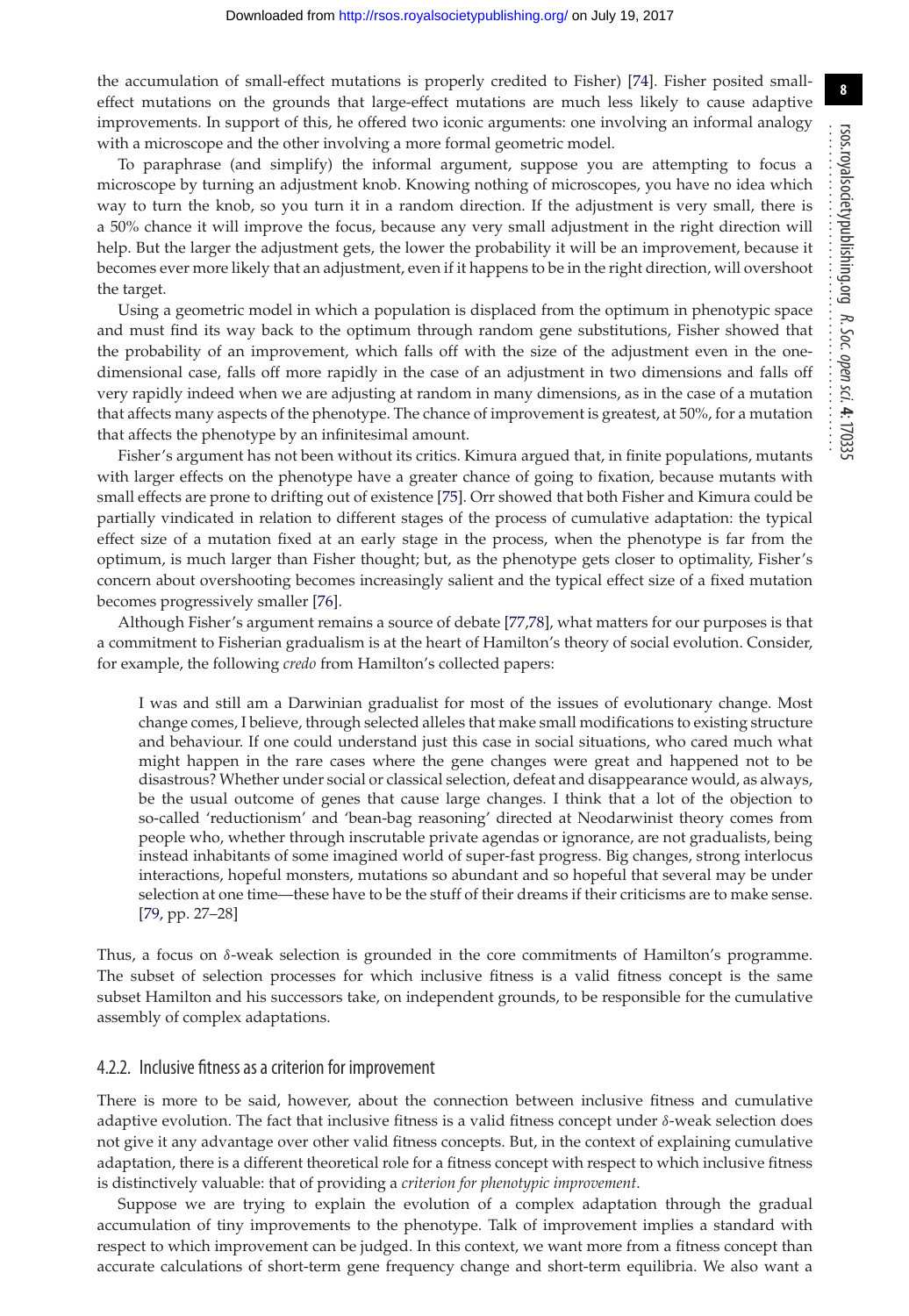fitness concept that can provide a stable criterion, throughout the whole process, for what constitutes an improvement to the phenotype. In other words, we want a property of an organism, *X*, such that new mutants are systematically favoured over the wild-type if and only if they make a positive causal contribution (in contrast with the wild-type) to *X.* The distinctive advantage of inclusive fitness over other fitness concepts is that it is a good candidate for property *X*.

To see why, imagine a process of social evolution in which natural selection gradually shapes various different aspects of a complex social strategy involving the conditional expression of different actions in different contexts. In one context, *C*1, the strategy produces actions that benefit the actor; in another context,  $C_2$ , the strategy produces actions that confer benefits on genetically related recipients. Mutants periodically arise (one at a time) that alter some aspect of the strategy very slightly, implying δ-weak selection.

Suppose natural selection targets different aspects of the phenotype at different times: the strategy is initially shaped by selection for enhanced benefits for the actor in  $C_1$ , then goes through a stage in which it is shaped by selection for greater benefits conferred on genetically related recipients in *C*2, and then finally goes through a streamlining stage in which the cost to the actor of conferring benefits on relatives in *C*<sup>2</sup> is gradually reduced. A more realistic scenario would involve the shaping of all these aspects of the phenotype as and when relevant mutants arise; but, for the purpose of fixing ideas, it helps to think of selection targeting different aspects in discrete stages.

At all stages in this hypothetical process, the actor's inclusive fitness provides a criterion for improvement: all and only those mutants that causally promote (in contrast to the wild-type) the inclusive fitness of the actor are favoured. The same cannot be said of the actor's reproductive success, because mutants that detract from this quantity are favoured during the middle stage; nor can it be said of the recipient's reproductive success, because mutants that may be neutral or deleterious with respect to this quantity are favoured in the initial and final stages.

The cumulative assembly of social adaptations through δ-weak selection thus constitutes a special context in which inclusive fitness is both valid and valuable. It is valid because its assumptions are reasonable as approximations when selection is δ-weak. It is valuable because, unlike other fitness concepts, it provides a stable criterion for what constitutes an improvement as natural selection shapes different aspects of the phenotype.

#### 4.3. The way forward

The assumptions of inclusive fitness are empirically questionable if interpreted as exact claims about total effects. However, they can be justified as approximations regarding marginal effects under δ-weak selection, which is to say selection on tiny differences between the mutant and the wild-type. The assumption of δ-weak selection is grounded in a methodological stance that takes complex adaptation to be the explanatory target of social evolution research, together with an empirical commitment to a gradualist picture on which complex adaptation arises through the accumulation of small improvements. In the context of a process of cumulative adaptive evolution by δ-weak selection for small improvements, inclusive fitness has a distinctive role to play as the criterion for improvement.

## 5. Selection, design and optimality

This special issue provides an opportunity to reflect not only on the mathematical foundations of inclusive fitness theory, but also on its connections to questions of purpose, design and optimality in the natural world. Here too, we find that the two opposing camps in the current controversy hold radically different views.

#### 5.1. One extreme

Defenders of inclusive fitness are, for the most part, *adaptationists* who regard natural selection as a powerful generator of phenotypic optimality. Here, we should distinguish two types of adaptationism. We noted above that inclusive fitness theorists take complex adaptation (or 'organism design') to be their main explanatory target. Because this is a methodological choice, rather than a claim about nature, it is a version of *methodological* adaptationism [\[80,](#page-12-38)[81\]](#page-12-39). This should be distinguished from the claim that natural selection has a robust tendency to generate phenotypic optimality, and that we should therefore expect organisms to behave as if at least approximately optimizing their inclusive fitness. This is a claim about nature, and it is therefore a version of *empirical* adaptationism [\[80](#page-12-38)[,81\]](#page-12-39).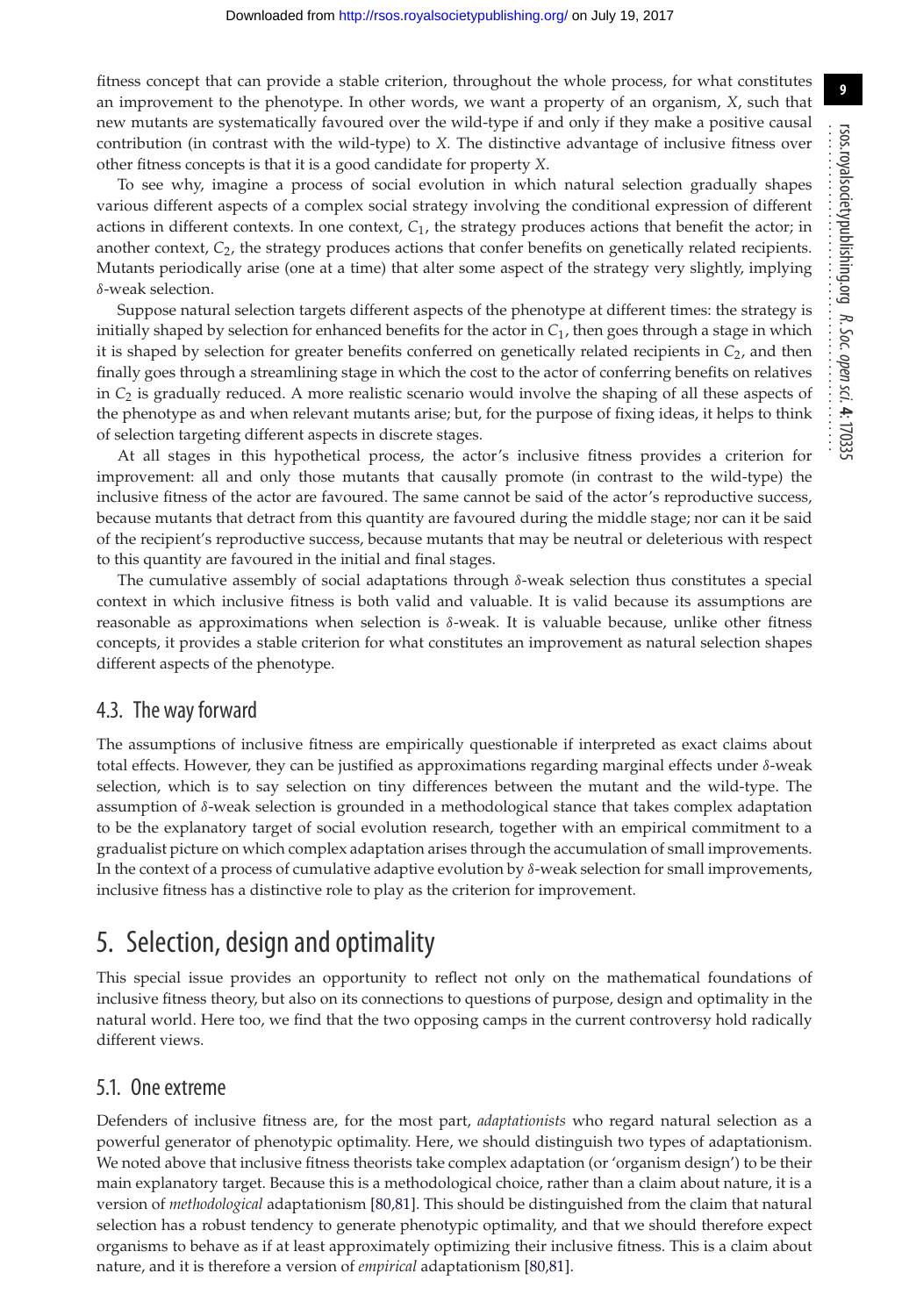I am sceptical of the second, stronger form of adaptationism [\[82,](#page-12-40)[83\]](#page-12-41). The issue is a complex one, but for current purposes it is sufficient to note that the ability of natural selection to produce cumulative improvement depends on many variables, including the stability of the environment, the strength of other evolutionary causes such as drift and the genetic architecture underlying the trait [\[84–](#page-12-42)[86\]](#page-12-43). Although social evolution researchers like to play the 'phenotypic gambit' and assume that the genetic basis of social traits is simple and conducive to adaptation [\[87\]](#page-12-44), we must remember that this is a gambit—an opening bet—and not a well-supported empirical assumption. Genetic details often turn out to matter, and there are many reasons why a process of cumulative improvement may stall, or never get off the ground at all [\[82,](#page-12-40)[83\]](#page-12-41). There is no reason to assume that these variables are generally favourable to cumulative improvement in natural populations, and there is no substitute for testing the underlying assumptions of optimality models empirically [\[88](#page-12-45)[,89\]](#page-12-46).

Note, however, that merely regarding inclusive fitness as a *criterion* for improvement does not imply any commitment to empirical adaptationism. We are saying here that inclusive fitness provides the bar against which the improvement or degradation of a trait should be judged. This does not imply that natural selection will always, often, or indeed ever succeed in generating cumulative improvement, let alone optimality, in the natural world. The question of how often this happens is not a question theory alone can settle [\[82,](#page-12-40)[83\]](#page-12-41).

Inclusive fitness optimization should not, therefore, be taken as an unchallenged foundation for projects in behavioural ecology. It should be regarded as an empirical conjecture that may hold in some populations some of the time, but not in all populations all of the time. I do not think this concession undermines inclusive fitness theory in any significant way. It should, however, spur us to investigate the special features of those 'paradigm Darwinian populations' (in Godfrey-Smith's terminology) in which cumulative improvement does reliably occur [\[86\]](#page-12-43).

#### 5.2. Another extreme

Allen *et al.* [\[7\]](#page-11-22) write that 'There is no universal design principle ... [and] no universal maximands or design principles are needed to understand the evolution of social behavior'. If the intended emphasis is on the term *universal*, and if Allen *et al.* are happy to grant a role for design principles with circumscribed domains of application, I find little to disagree with here. But I suspect they are expressing a broader scepticism about the use of 'design thinking' in social evolution research—that is, scepticism about the general strategy of attempting to understand behaviour by looking for a 'design objective' the behaviour promotes.

By contrast, I maintain there is a legitimate, though circumscribed, role for design thinking in the study of social evolution. The gradualist's dictum, common to Darwin, Fisher and Hamilton, is that, when we find a complex adaptation, we should infer that it has been produced by a process of cumulative adaptive evolution in which small incremental improvements were favoured, and not by the sudden appearance of a hopeful monster followed by a single-step selection process. But note that the concept of *improvement* is indispensable to an understanding of this process: the fact that natural selection systematically favours *improvements* to the phenotype is what makes the process *cumulative* and the end products *adaptive*. Note, moreover, that the notion of improvement is unintelligible without a standard with respect to which improvement is to be judged, and that inclusive fitness provides the appropriate standard (§4). To be a gradualist is therefore to acknowledge a place in evolutionary biology for a limited form of design thinking, based around the concept of improvement, and a legitimate place for inclusive fitness as the fitness concept with respect to which an improvement is defined.

#### 5.3. The way forward

There is a special type of evolutionary process—the gradual assembly of complex adaptation through the accumulation of small improvements—with respect to which a form of design thinking is appropriate. In this special context, as noted in §4, inclusive fitness has a special role as the criterion for improvement. This is not to endorse a universal design principle. Theory alone cannot tell us how often, if ever, natural selection leads to cumulative improvement, let alone optimality, and such a process is not to be expected in all populations at all times. However, the existence of complex adaptations is not in doubt, and this indicates that natural selection has succeeded in generating cumulative improvement in at least some cases. These cases hold a special (and understandable) fascination for behavioural ecologists in the Hamiltonian tradition, which helps explain and justify their continuing attachment to the concept of inclusive fitness.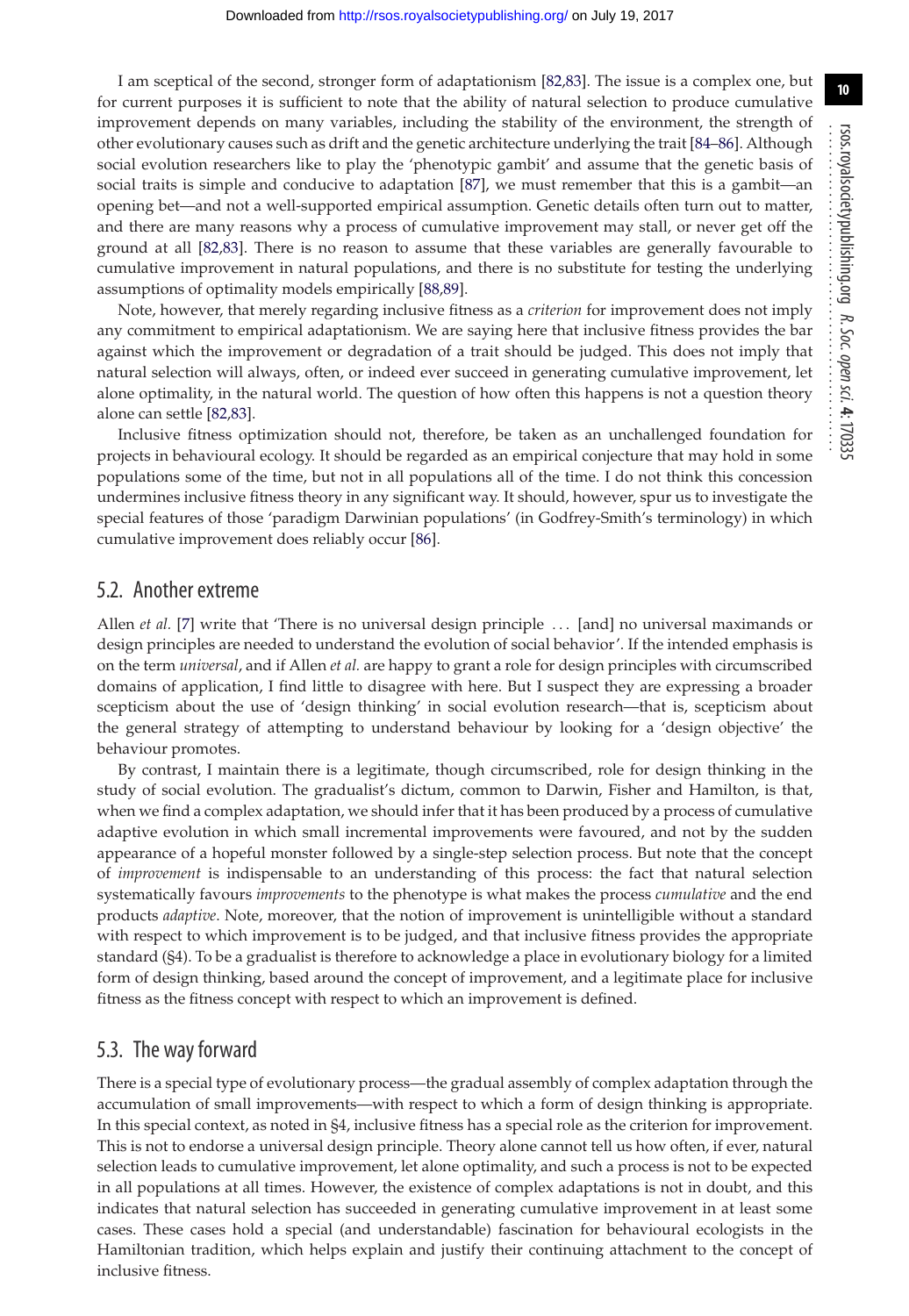## 6. Conclusion

In attempting to reconcile the two camps in the inclusive fitness controversy, I hope to have arrived at a synthesis that does justice to the insights of both sides, and not merely at an awkward compromise. Hamilton's rule in its regression-based form—a statistical, population-level result—has genuine predictive and explanatory limitations, but it remains valuable as an organizing framework for social evolution research. There is room for a productive debate regarding its relative value in comparison to other possible organizing frameworks, such as multilevel selection theory; and progress on this issue can be made by identifying the properties we value in an organizing framework and by evaluating the extent to which different frameworks possess these properties.

Meanwhile, inclusive fitness—which, for Hamilton, was a causal property of an individual organism—relies on the assumptions of fitness additivity and actor's control. These assumptions are reasonable approximations given a specific type of weak selection. There is room for productive debate about whether (as the critics suggest) weak selection represents a far-fetched case of little biological interest, or whether (as Hamilton and his defenders would have it) it is the process through which complex adaptation is cumulatively assembled. If the latter is correct, then inclusive fitness has a special role to play as a criterion for improvement, and this licenses a limited form of design thinking.

This short paper has not aimed to settle these debates. But I hope to have shown that the differences between the two sides are not irresolvable, and that productive debate on these issues is possible.

Data accessibility. There is no supporting data associated with this paper.

Competing interests. I have no competing interests.

Funding. This work was supported by a Philip Leverhulme Prize from the Leverhulme Trust.

Acknowledgements. I thank Peter Woodford and Sarah Coakley for organizing the symposium that led to this special issue, and I thank my fellow symposium participants for their helpful comments. I also thank Peter Woodford and two anonymous reviewers for their detailed and perceptive comments on the manuscript.

## References

- <span id="page-11-0"></span>1. Nowak MA, Tarnita CE, Wilson EO. 2010 The evolution of eusociality. Nature **466**, 1057–1062. [\(doi:10.1038/nature09205\)](http://dx.doi.org/10.1038/nature09205)
- <span id="page-11-1"></span>2. Nowak MA, Tarnita CE, Wilson EO. 2011 Nowak et al. reply. Nature **471**, E9–E10. [\(doi:10.1038/nature](http://dx.doi.org/10.1038/nature09836) [09836\)](http://dx.doi.org/10.1038/nature09836)
- 3. van Veelen M, Garcia J, Sabelin MW, Egas M. 2010 Call for a return to rigor in models. Nature **467**, 661. [\(doi:10.1038/467661d\)](http://dx.doi.org/10.1038/467661d)
- <span id="page-11-23"></span>4. van Veelen M, Garcia J, Sabelin MW, Egas M. 2012 Group selection and inclusive fitness are not equivalent; the Price equation vs. models and statistics. J. Theor. Biol.**299**, 64–80. [\(doi:10.1016/j.](http://dx.doi.org/10.1016/j.jtbi.2011.07.025) [jtbi.2011.07.025\)](http://dx.doi.org/10.1016/j.jtbi.2011.07.025)
- 5. van Veelen M, Allen B, Hoffman M, Simon B, Veller C. 2017 Hamilton's rule. J. Theor. Biol. **414**, 176–230. [\(doi:10.1016/j.jtbi.2016.08.019\)](http://dx.doi.org/10.1016/j.jtbi.2016.08.019)
- 6. Wilson EO. 2012 The social conquest of earth. New York, NY: Liveright.
- <span id="page-11-22"></span>7. Allen B, Nowak MA, Wilson EO. 2013 Limitations of inclusive fitness.Proc. Natl Acad. Sci. USA **110**, 20 135–20 139. [\(doi:10.1073/pnas.1317588110\)](http://dx.doi.org/10.1073/pnas.1317588110)
- <span id="page-11-15"></span>8. Nowak MA, Allen B. 2015 Inclusive fitness theorizing invokes phenomena that are not relevant for the evolution of eusociality.PLoS Biol.**13**, e1002134. [\(doi:10.1371/journal.pbio.1002134\)](http://dx.doi.org/10.1371/journal.pbio.1002134)
- <span id="page-11-25"></span>9. Allen B, Nowak MA. 2016 There is no inclusive fitness at the level of the individual. Curr. Opin. Behav. Sci.**12**, 122–128. [\(doi:10.1016/j.cobeha.2016.](http://dx.doi.org/10.1016/j.cobeha.2016.10.002) [10.002\)](http://dx.doi.org/10.1016/j.cobeha.2016.10.002)
- <span id="page-11-2"></span>10. Nowak MA, McAvoy A, Allen B, Wilson EO. 2017 The general form of Hamilton's rule makes no predictions and cannot be tested empirically. Proc. Natl Acad. Sci. USA **114**, 5565–5570. [\(doi:10.1073/](http://dx.doi.org/10.1073/pnas.1701805114) [pnas.1701805114\)](http://dx.doi.org/10.1073/pnas.1701805114)
- <span id="page-11-3"></span>11. Abbot P et al. 2011 Inclusive fitness and eusociality. Nature **471**, E1–E2. [\(doi:10.1038/nature09831\)](http://dx.doi.org/10.1038/nature09831)
- <span id="page-11-10"></span>12. Bourke AFG. 2011 Principles of social evolution. Oxford, UK: Oxford University Press.
- <span id="page-11-11"></span>13. Bourke AFG. 2011 The validity and value of inclusive fitness theory.Proc. R. Soc. B **278**, 3313–3320. [\(doi:10.1098/rspb.2011.1465\)](http://dx.doi.org/10.1098/rspb.2011.1465)
- <span id="page-11-16"></span>14. Bourke AFG. 2015 Sex investment ratios in eusocial Hymenoptera support inclusive fitness theory. J. Evol. Biol.**28**, 2106–2111. [\(doi:10.1111/jeb.12710\)](http://dx.doi.org/10.1111/jeb.12710)
- 15. Ferriere R, Michod RE. 2011 Inclusive fitness in evolution. Nature **471**, E6–E8. [\(doi:10.1038/nature](http://dx.doi.org/10.1038/nature09834) [09834\)](http://dx.doi.org/10.1038/nature09834)
- 16. Herre EA, Wcislo WT. 2011 In defense of inclusive fitness theory. Nature **471**, E8–E9. [\(doi:10.1038/](http://dx.doi.org/10.1038/nature09835) [nature09835\)](http://dx.doi.org/10.1038/nature09835)
- <span id="page-11-7"></span>17. Gardner A, West SA, Wild G. 2011 The genetical theory of kin selection. J. Evol. Biol.**24**, 1020–1043. [\(doi:10.1111/j.1420-9101.2011.02236.x\)](http://dx.doi.org/10.1111/j.1420-9101.2011.02236.x)
- 18. Rousset F, Lion S. 2011 Much ado about nothing: Nowaket al.'s charge against inclusive fitness theory. J. Evol. Biol.**24**, 1386–1392. [\(doi:10.1111/j.](http://dx.doi.org/10.1111/j.1420-9101.2011.02251.x) [1420-9101.2011.02251.x\)](http://dx.doi.org/10.1111/j.1420-9101.2011.02251.x)
- <span id="page-11-24"></span>19. Queller DC. 2011 Expanded social fitness and Hamilton's rule for kin, kith and kind. Proc. Natl Acad. Sci. USA **108**, 10 792–10 799. [\(doi:10.1073/pnas.](http://dx.doi.org/10.1073/pnas.1100298108) [1100298108\)](http://dx.doi.org/10.1073/pnas.1100298108)
- <span id="page-11-12"></span>20. Queller DC. 2016 Kin selection and its discontents. Philos. Sci. **83**, 861–872. [\(doi:10.1086/687870\)](http://dx.doi.org/10.1086/687870)
- <span id="page-11-5"></span>21. Strassmann JE, Page Jr RE, Robinson GE, Seeley TD. 2011 Kin selection and eusociality. Nature **471**, E5–E6. [\(doi:10.1038/nature09833\)](http://dx.doi.org/10.1038/nature09833)
- <span id="page-11-17"></span>22. Liao X, Rong R, Queller DC. 2015 Relatedness, conflict, and the evolution of eusociality. PLoS Biol. **13**, e1002098. [\(doi:10.1371/journal.pbio.1002098\)](http://dx.doi.org/10.1371/journal.pbio.1002098)
- <span id="page-11-8"></span>23. Marshall JAR. 2015 Social evolution and inclusive fitness theory: an introduction. Princeton, NJ: Princeton University Press.
- <span id="page-11-4"></span>24. Marshall JAR. 2016 What is inclusive fitness theory, and what is it for? Curr. Opin. Behav. Sci. **12**, 103–108. [\(doi:10.1016/j.cobeha.2016.](http://dx.doi.org/10.1016/j.cobeha.2016.09.015) [09.015\)](http://dx.doi.org/10.1016/j.cobeha.2016.09.015)
- <span id="page-11-6"></span>25. Grafen A. 2007 Detecting kin selection at work using inclusive fitness.Proc. R. Soc. B **274**, 713–719. [\(doi:10.1098/rspb.2006.0140\)](http://dx.doi.org/10.1098/rspb.2006.0140)
- <span id="page-11-9"></span>26. Birch J. In press. Kin selection, group selection and the varieties of population structure. Br. J. Philos. Sci.
- <span id="page-11-13"></span>27. Nowak MA. 2006 Five rules for the evolution of cooperation.Science**314**, 1560–1563. [\(doi:10.1126/](http://dx.doi.org/10.1126/science.1133755) [science.1133755\)](http://dx.doi.org/10.1126/science.1133755)
- <span id="page-11-14"></span>28. Allen B, Nowak MA. 2015 Games among relatives revisited. J. Theor. Biol.**378**, 103–116. [\(doi:10.1016/j.](http://dx.doi.org/10.1016/j.jtbi.2015.04.031) ithi.2015.04.031)
- <span id="page-11-18"></span>29. Hamilton WD. 1963 The evolution of altruistic behavior. Am. Nat. **97**, 354–356. [\(doi:10.1086/](http://dx.doi.org/10.1086/497114) [497114\)](http://dx.doi.org/10.1086/497114)
- <span id="page-11-21"></span>30. Hamilton WD. 1964 The genetical evolution of social behaviour I and II. J. Theor. Biol.**7**, 1–52. [\(doi:10.10](http://dx.doi.org/10.1016/0022-5193(64)90038-4) [16/0022-5193\(64\)90038-4\)](http://dx.doi.org/10.1016/0022-5193(64)90038-4)
- 31. Hamilton WD. 1970 Selfish and spiteful behaviour in an evolutionary model. Nature**228**, 1218–1220. [\(doi:10.1038/2281218a0\)](http://dx.doi.org/10.1038/2281218a0)
- <span id="page-11-19"></span>32. Hamilton WD. 1975 Innate social aptitudes of man: an approach from evolutionary genetics. In Biosocial anthropology (ed. R. Fox), pp. 133–155. New York, NY: Wiley.
- <span id="page-11-20"></span>33. Queller DC. 1992 A general model for kin selection. Evolution **46**, 376–380. [\(doi:10.1111/j.1558-5646.](http://dx.doi.org/10.1111/j.1558-5646.1992.tb02045.x) [1992.tb02045.x\)](http://dx.doi.org/10.1111/j.1558-5646.1992.tb02045.x)